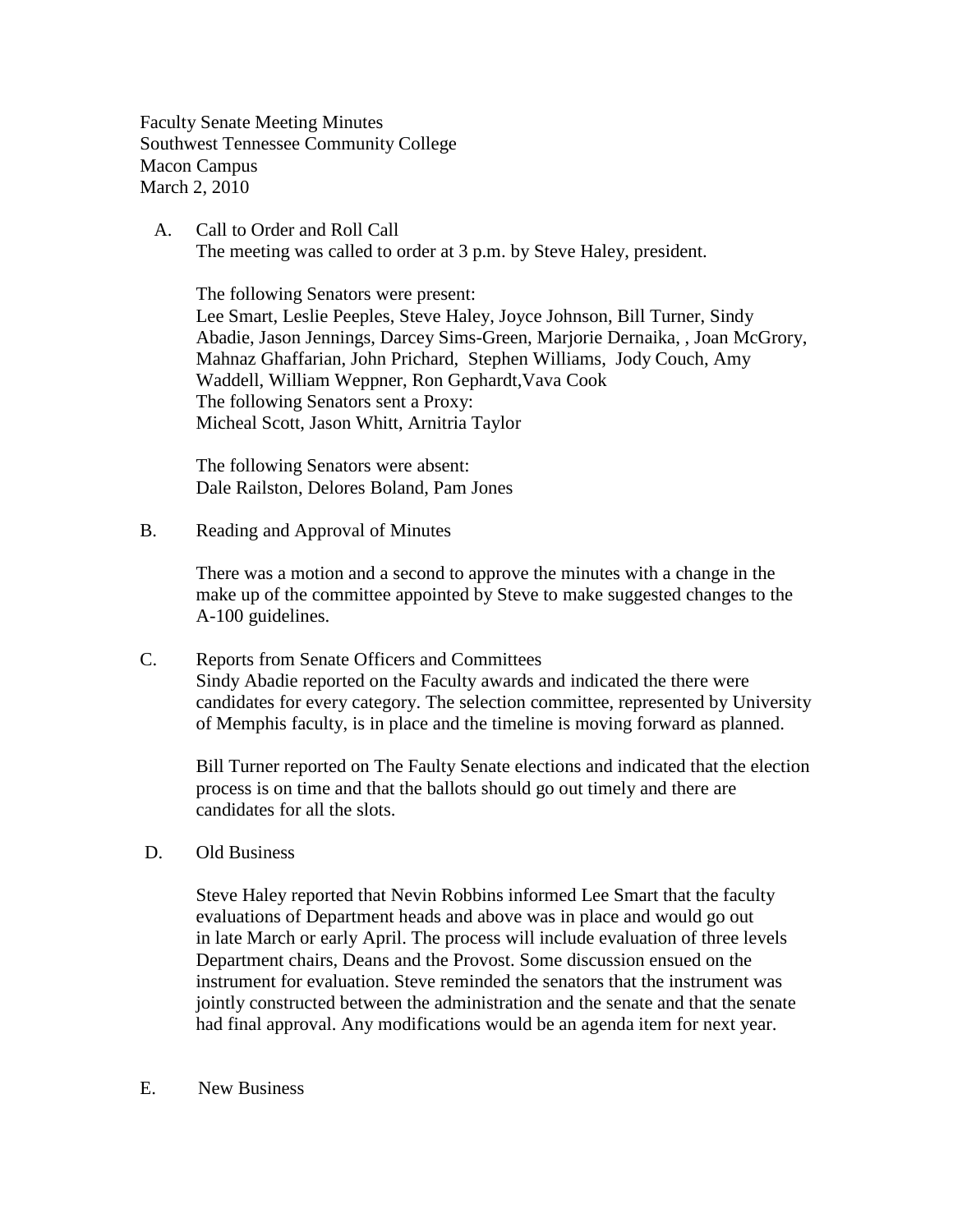Steve Haley brought up the possibility of having a shuttle between campuses. There was mixed discussion on the topic and no action was taken.

A discussion on the proposal to change employment requirements by the TBR.A motion was made by Leslie Pepples and seconded to support Columbia State's position letter. This motion passed unanimously. Steve will convey our support.

There was also a discussion about the change in the definition of a full time student by the TBR from 12 hours to 14 hours. The consensus was to have Joyce Johnson to urge the faculty sub council to prepare a resolution to oppose this.

John Kendall and Joanne Bassett discussed the A100 guidelines and the status of developmental courses.

- The 700 level courses will not be funded by financial aid other sources or methods to offer assistance to these students will be sought (these are courses that teach competencies below the high school level).
- The developmental department has been eliminated and the faculty and courses are under the traditional areas (math and education). This is in response to the obvious inevitable changes.
- The A100 guidelines are being refined as it relates to 800 level courses and above. (Joann provide Lee Smart, faculty senate secretary with a corrected letter from Paula Short on this topic as the one sent out to faculty was a not a true copy and was fraught with errors which she would not send out).
- Both stressed that the hope was for flexibility. Also, that definitions were not yet in place and that as these roll out we as a college will have to respond and adapt.
- It does appear that students will only be allowed one year of developmental courses.

Joann also responded to additional topics and questions.

- She confirmed there would be no buyout and that the TBR had responded that we had ours.
- The topic of tying funding to graduation rates. This is being reviewed with a desire to relate funding to Mission statements. The administration would be aggressive in presenting the differences of our college in this regard.
- On the topic of evaluations she asked the faculty to go through the process one year and then she would take a second look. She also indicated that the departmental chair evaluations that were done year before last had vey little value as the results did not point out anything that required significant action. They were flat.
- On the topic of the faculty lounge she said that she had given this project to Stephanie Stevens and she was suppose to keep Lee Smart informed.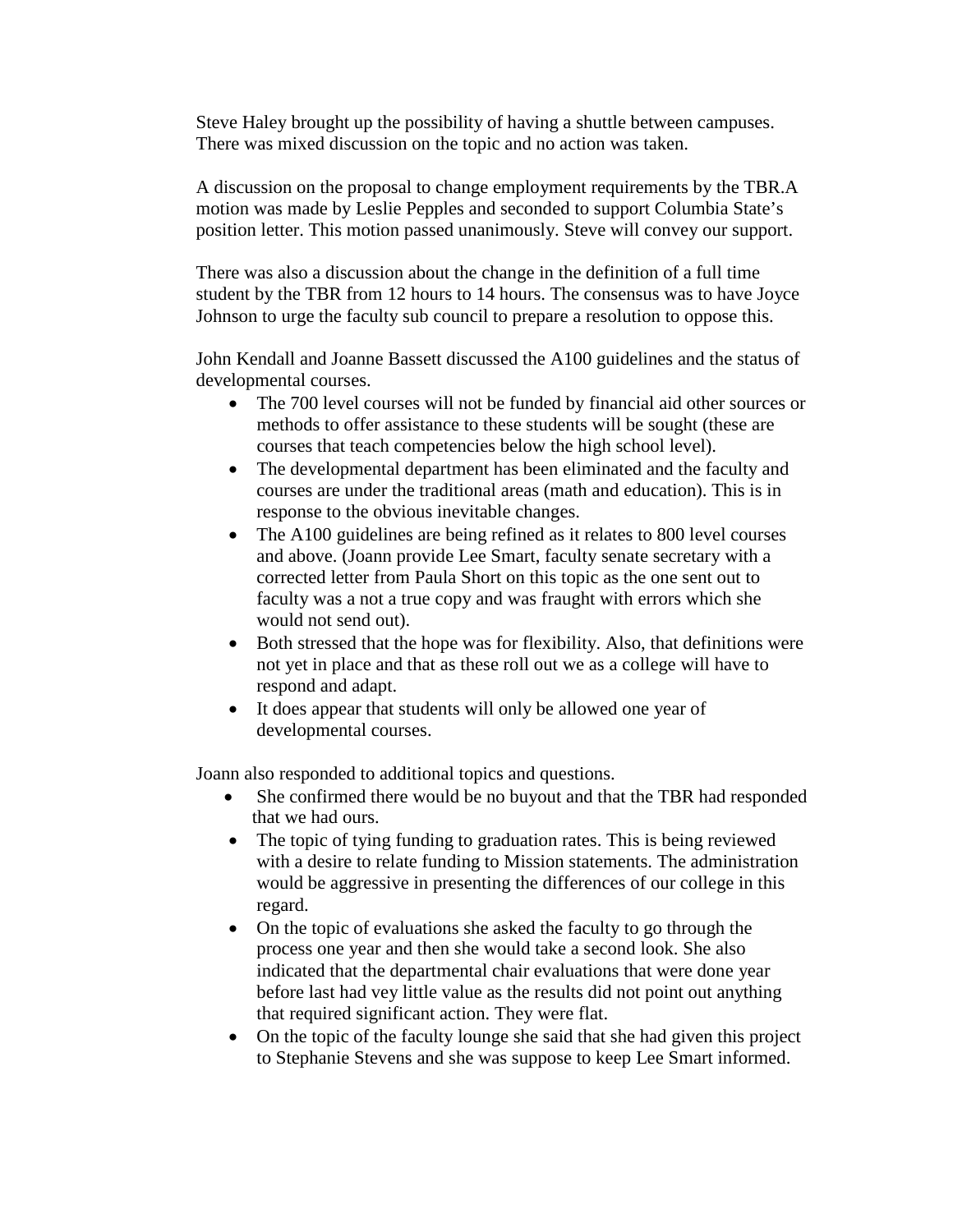The next meeting will be at the Union campus in the faculty lounge and will be a joint meeting between old and new senators.

The meeting was adjourned at 4:30.

# **2009-2010 Senate**

**President: Steve Haley [shaley@southwest.tn.edu](mailto:shaley@southwest.tn.edu) 5635** 

# **Division Senators**

| Division Senators of Liberal Studies and Education - Five Seats.                |           |                                            |                              |      |  |
|---------------------------------------------------------------------------------|-----------|--------------------------------------------|------------------------------|------|--|
| Developmental Studies, Education, Fine Arts/Language and Literature, Social and |           |                                            |                              |      |  |
|                                                                                 |           | <b>Behavioral Science/Criminal Justice</b> |                              |      |  |
| <b>Term</b><br>Ext.<br><b>Senator</b><br><b>Department</b><br>email             |           |                                            |                              |      |  |
| <b>Ron Gephardt</b>                                                             | $(09-11)$ | rgephart                                   | <b>Fine Arts, Languages</b>  | 5159 |  |
| <b>Ruthie Couch</b>                                                             | $(09-11)$ | jcouch                                     | <b>Developmental Studies</b> | 4608 |  |
| <b>Michael Scott</b>                                                            | $(09-11)$ | mscott                                     | <b>Fine Arts, Languages</b>  | 5155 |  |
| Marjorie Dernaika                                                               | $(08-10)$ | mderernaika                                | <b>Developmental Studies</b> | 4474 |  |
| Darcy Sims-Green                                                                | $(08-10)$ | dsgree                                     | Soc Behav. /Crim. Just.      | 4278 |  |

| Division Senators of Business, Career Studies and Technology - Five Seats.      |  |  |                                                |  |  |
|---------------------------------------------------------------------------------|--|--|------------------------------------------------|--|--|
| Office Adm./Information Tech/Hospitality Mgmt, Accountancy/Business Adm. and    |  |  |                                                |  |  |
| Paralegal Studies, Graphic Arts/Industrial and Environ. Technology, Engineering |  |  |                                                |  |  |
| Technology                                                                      |  |  |                                                |  |  |
|                                                                                 |  |  | $\mathbf{D}$ and $\mathbf{A}$ and $\mathbf{A}$ |  |  |

| <b>Senator</b>         | Term      | email         | <b>Department</b>              | Ext. |
|------------------------|-----------|---------------|--------------------------------|------|
| <b>Joan McGrory</b>    | $(09-11)$ | jmcgrory      | <b>Business/Acct/Paralegal</b> | 4485 |
| Michelle Gietz         | $(08-10)$ | mgietz        | Business/Acct/Paralegal        | 5490 |
| Lee Smart              | $(08-10)$ | <i>lsmart</i> | Business/Acct/Paralegal        | 5076 |
| <b>Arnitria Taylor</b> | $(09-11)$ | ahawkins      | <b>Office Administration</b>   | 4735 |
| Sindy Abadie           | $(08-10)$ | csabadie      | Business/Acct/Paralegal        | 6021 |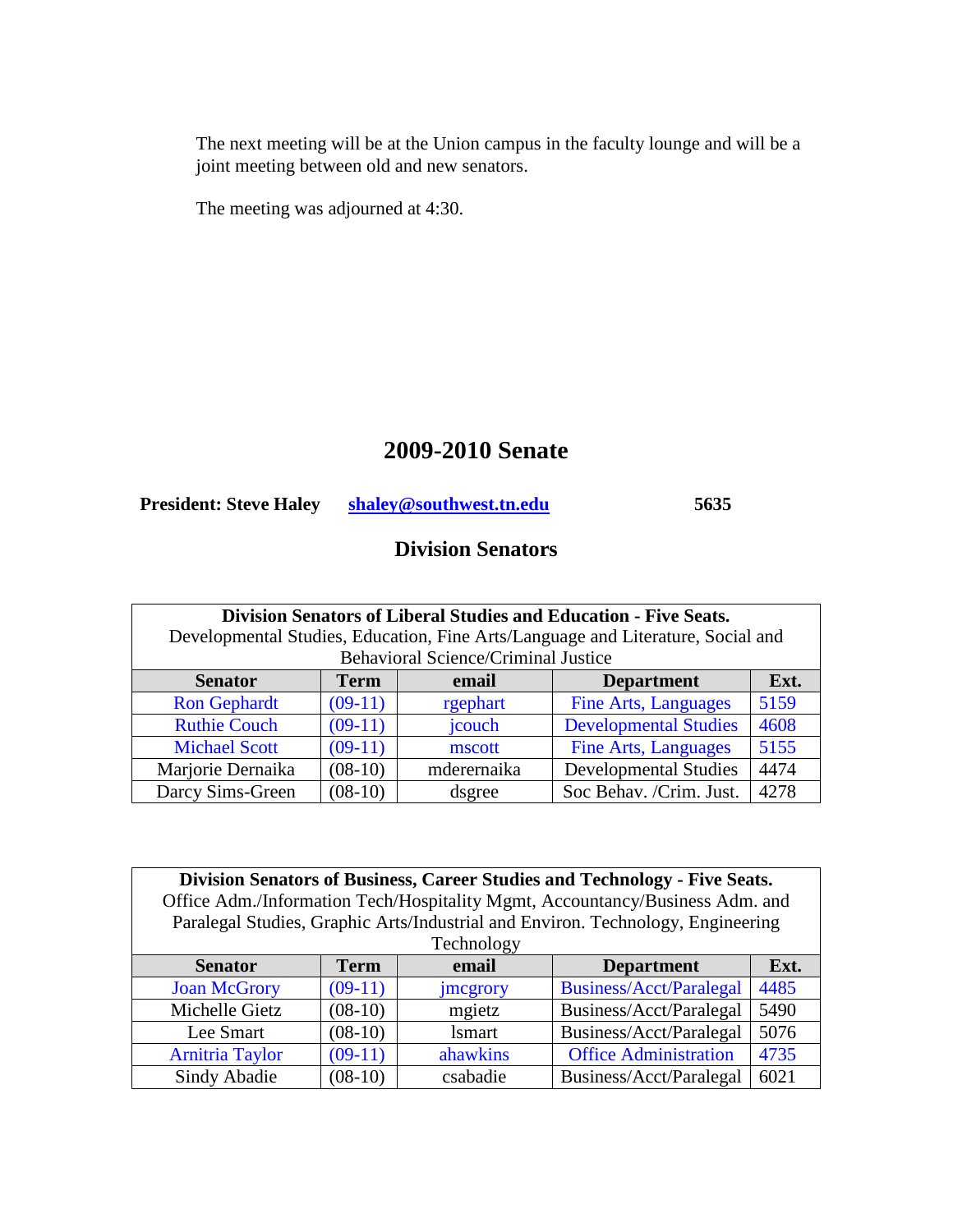| Division Senators of Math, Natural Sciences, & Health Sciences - Four Seats.<br>Nursing, Mathematics, Natural Sciences, Allied Health |           |            |                         |      |  |
|---------------------------------------------------------------------------------------------------------------------------------------|-----------|------------|-------------------------|------|--|
| <b>Senator</b><br><b>Term</b><br><b>Department</b><br>Ext.<br>email                                                                   |           |            |                         |      |  |
| <b>Bill Turner</b>                                                                                                                    | $(09-11)$ | wturner    | <b>Mathematics</b>      | 4254 |  |
| Amy Cox                                                                                                                               | $(08-10)$ | acox       | <b>Allied Health</b>    | 5390 |  |
| <b>Jason Jennings</b>                                                                                                                 | $(08-10)$ | jbjennings | <b>Natural Sciences</b> | 5679 |  |
| Amy Waddell                                                                                                                           | $(08-10)$ | awaddell   | <b>Natural Sciences</b> | 5224 |  |

## **Department Senators:**

### **Division: Business, Career Studies & Technology**

#### **Departments:**

- Business Administration/Accountancy and Paralegal Studies
- Office Administration/Information Technologies and Hospitality Mgmt
- Engineering Technologies
- Industrial & Environmental Technologies

| <b>Senator</b>           | Term      | email       | <b>Department</b>               | Ext. |
|--------------------------|-----------|-------------|---------------------------------|------|
| <b>Leslie Peeples</b>    | $(09-11)$ | lpeeples    | Off Adm/InfoTech/Hosp           | 4006 |
| <b>Mahnaz Ghaffarian</b> | $(09-11)$ | mghaffarian | Business/Acct/Paralegal         | 5509 |
| <b>Stephen Williams</b>  | $(09-11)$ | sfwilliams  | <b>Engineering Tech.</b>        | 4989 |
| <b>Dale Railston</b>     | $(09-11)$ | drailston   | <b>Industrial/Environ. Tech</b> | 4160 |

### **Division: Liberal Studies & Education**

#### **Departments**:

- Developmental Studies
- FineArts, Languages, and Literature
- Education
- Social & Behavioral Science/ Criminal Justice

| <b>Senator</b>       | Term      | email         | <b>Department</b>            | Ext. |
|----------------------|-----------|---------------|------------------------------|------|
| William Weppner      | $(09-11)$ | wweppner      | <b>Developmental Studies</b> | 5524 |
| Vava Cook            | $(08-10)$ | <b>v</b> cook | Education                    | 5347 |
| Clark McKinney       | $(08-10)$ | cmckinney     | Soc Behav. /Crim. Just.      | 5347 |
| <b>John Prichard</b> | $(09-11)$ | jpritchard    | Fine Arts/Language/Lit       | 5645 |